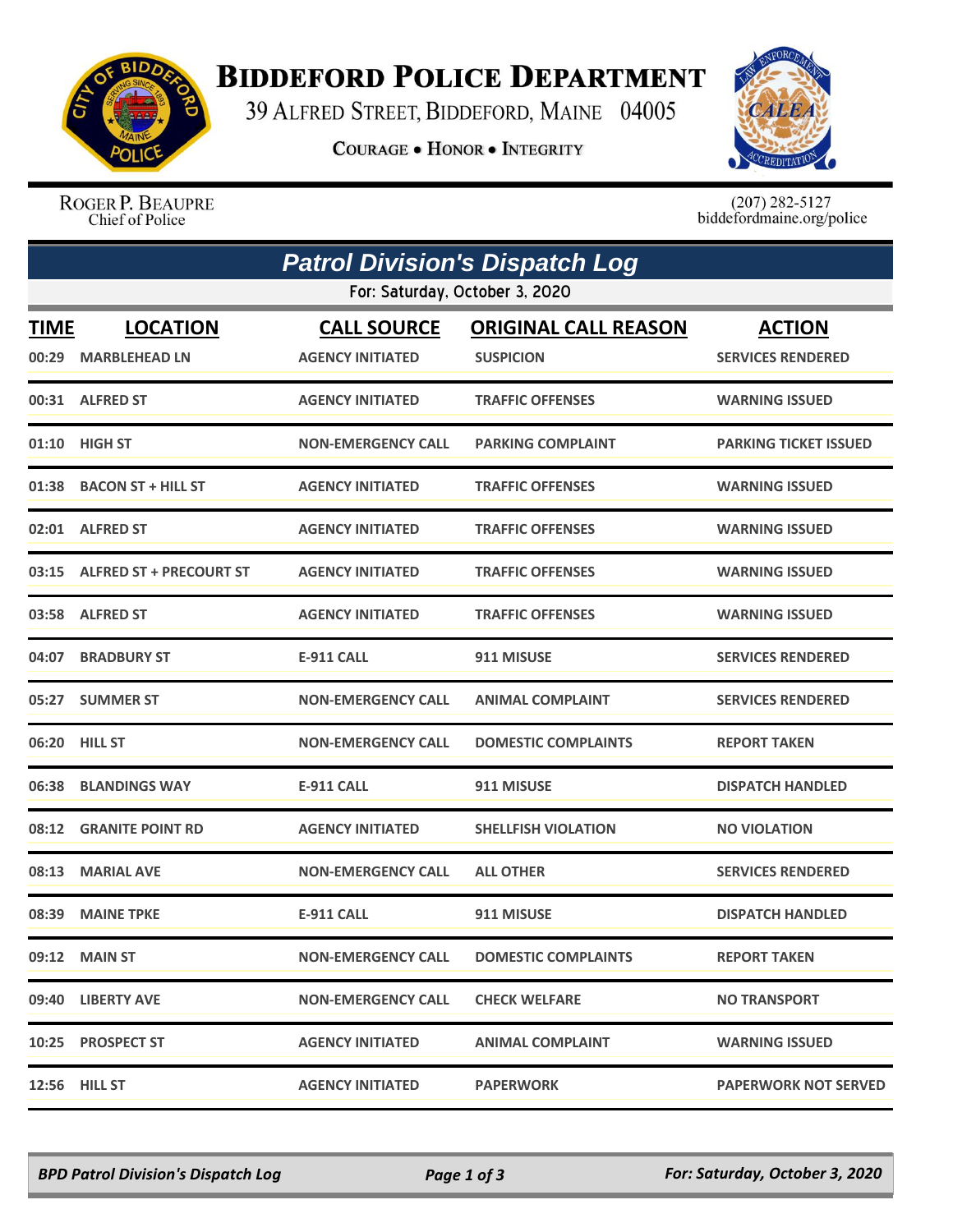| <b>TIME</b> | <b>LOCATION</b><br>13:15 ALFRED ST                                              | <b>CALL SOURCE</b><br><b>AGENCY INITIATED</b>                                          | <b>ORIGINAL CALL REASON</b><br><b>PAPERWORK</b>                                           | <b>ACTION</b><br><b>PAPERWORK SERVED</b> |
|-------------|---------------------------------------------------------------------------------|----------------------------------------------------------------------------------------|-------------------------------------------------------------------------------------------|------------------------------------------|
|             | 13:16 ELM ST                                                                    | <b>NON-EMERGENCY CALL</b>                                                              | <b>CHECK WELFARE</b>                                                                      | <b>SERVICES RENDERED</b>                 |
|             | 13:26 GOVE ST                                                                   | <b>AGENCY INITIATED</b>                                                                | <b>PAPERWORK</b>                                                                          | <b>PAPERWORK NOT SERVED</b>              |
|             | 13:27 HILLS BEACH RD                                                            | <b>RADIO</b>                                                                           | <b>ARTICLES LOST/FOUND</b>                                                                | <b>SERVICES RENDERED</b>                 |
|             | 13:38 OLD POOL RD                                                               | <b>E-911 CALL</b>                                                                      | 911 MISUSE                                                                                | <b>SERVICES RENDERED</b>                 |
|             | 13:56 BRETON ST                                                                 | <b>NON-EMERGENCY CALL</b>                                                              | ATTEMPTED/THREATENED SUICIDE NEGATIVE CONTACT                                             |                                          |
|             | 13:57 KING ST                                                                   | <b>NON-EMERGENCY CALL</b>                                                              | <b>HYDRANT</b>                                                                            | <b>SERVICES RENDERED</b>                 |
|             | 14:02 NEW COUNTY RD                                                             | <b>E-911 CALL</b>                                                                      | 911 MISUSE                                                                                | <b>SERVICES RENDERED</b>                 |
|             | 14:14 ALFRED ST                                                                 | <b>WALK-IN AT STATION</b>                                                              | <b>ESCORTS / RELAYS</b>                                                                   | <b>SERVICES RENDERED</b>                 |
| 14:19       | <b>MEDICAL CENTER DR</b>                                                        | <b>NON-EMERGENCY CALL</b>                                                              | <b>ALL OTHER</b>                                                                          | <b>NEGATIVE CONTACT</b>                  |
|             | 14:42 ALFRED ST + DENTAL AVE<br>CHARGE: VIOLATING CONDITION OF RELEASE          | <b>AGENCY INITIATED</b><br><b>CHARGE: USING COUNTERFEIT VEHICLE INSPECTION STICKER</b> | <b>TRAFFIC OFFENSES</b><br>OFFENDER: NICHOLAS FELICCITTI  AGE: 52  RESIDENT OF: LYMAN, ME | <b>SUMMONS ISSUED</b>                    |
|             | <b>CHARGE: OPERATING AFTER LICENSE SUSPENSION</b><br>15:09 ALFRED ST + UNION ST | <b>AGENCY INITIATED</b>                                                                | <b>TRAFFIC OFFENSES</b>                                                                   | <b>WARNING ISSUED</b>                    |
|             | 15:23 ALFRED ST                                                                 | <b>AGENCY INITIATED</b>                                                                | <b>TRAFFIC OFFENSES</b>                                                                   | <b>WARNING ISSUED</b>                    |
|             | 15:36 STATE ST                                                                  | <b>NON-EMERGENCY CALL</b>                                                              | <b>ASSIST OTHER AGENCY</b>                                                                | <b>NEGATIVE CONTACT</b>                  |
|             | 15:53 ELM ST                                                                    | <b>NON-EMERGENCY CALL</b>                                                              | <b>ARTICLES LOST/FOUND</b>                                                                | <b>SERVICES RENDERED</b>                 |
|             | 16:05 LIBERTY AVE                                                               | <b>E-911 CALL</b>                                                                      | 911 MISUSE                                                                                | <b>DISPATCH HANDLED</b>                  |
|             | 16:06 POOL ST + FOSS ST                                                         | <b>AGENCY INITIATED</b>                                                                | <b>TRAFFIC OFFENSES</b>                                                                   | <b>WARNING ISSUED</b>                    |
|             | 16:16 POOL ST + GEORGE ST                                                       | <b>AGENCY INITIATED</b>                                                                | <b>TRAFFIC OFFENSES</b>                                                                   | <b>WARNING ISSUED</b>                    |
|             | 17:07 MEDICAL CENTER DR                                                         | <b>NON-EMERGENCY CALL</b>                                                              | <b>MESSAGE DELIVERY</b>                                                                   | <b>NEGATIVE CONTACT</b>                  |
|             | 17:08 PARKSIDE DR                                                               | <b>NON-EMERGENCY CALL</b>                                                              | <b>SUSPICION</b>                                                                          | <b>SERVICES RENDERED</b>                 |
|             | 17:09 POOL ST + HEDLEY REYNOLDS W AGENCY INITIATED                              |                                                                                        | <b>TRAFFIC OFFENSES</b>                                                                   | <b>WARNING ISSUED</b>                    |
|             | 17:16 POOL ST                                                                   | <b>E-911 CALL</b>                                                                      | 911 MISUSE                                                                                | <b>DISPATCH HANDLED</b>                  |
|             | 17:19 ALFRED ST                                                                 | <b>WALK-IN AT STATION</b>                                                              | <b>COURT ORDERED CHECK IN</b>                                                             | <b>NO VIOLATION</b>                      |

*BPD Patrol Division's Dispatch Log Page 2 of 3 For: Saturday, October 3, 2020*